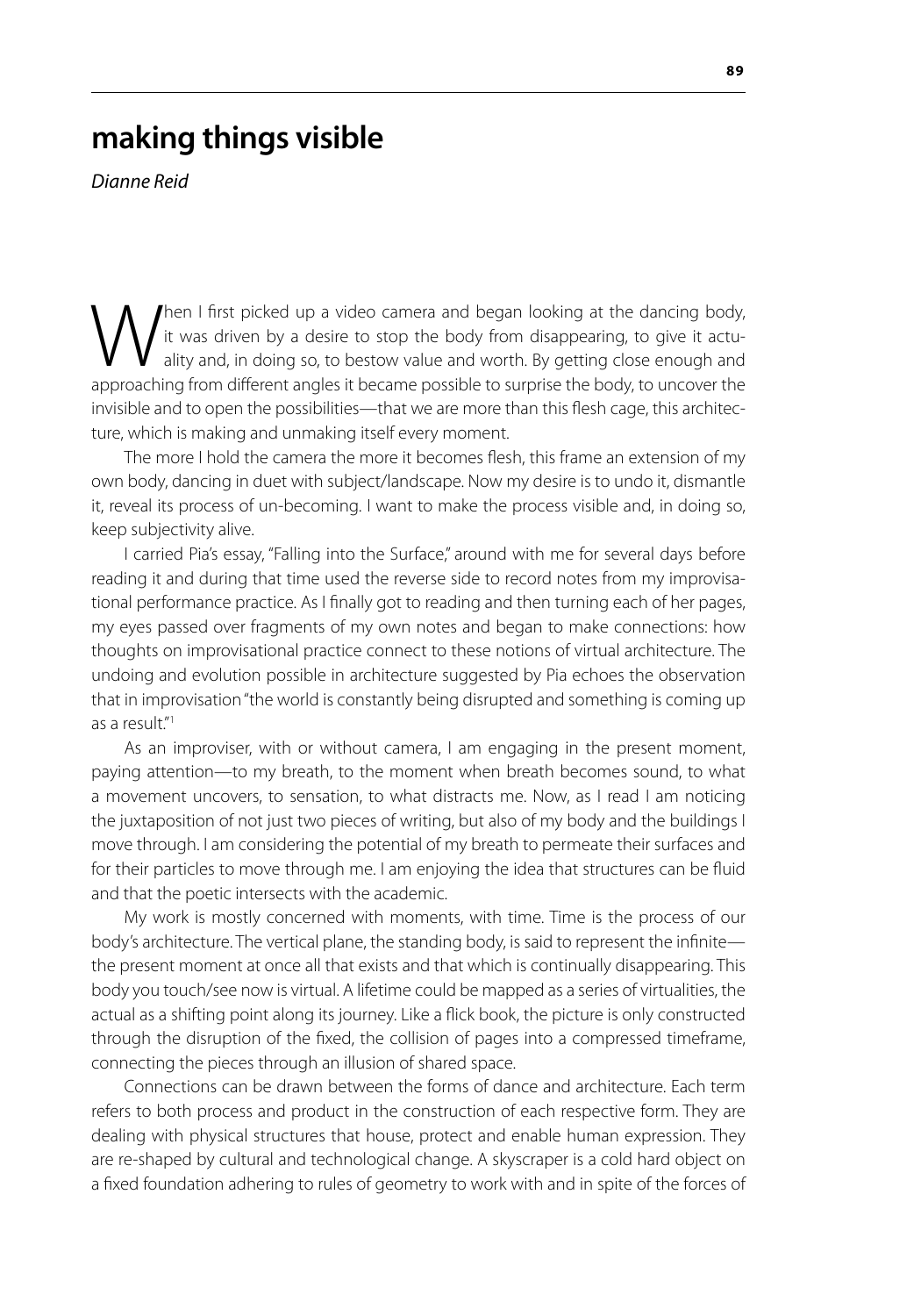gravity. My dancing body, my practice, began that way. I had to begin with a syllabus, rules and disciplines in order to work against (at first) and with (later) the forces of gravity and negotiating the other structures (bodies and walls/objects) around me. The technology I have negotiated has moved from the hard edges of the pointe shoe to the virtual edge of software/wear/where. There is a political and spiritual metaphor at play in these notions of structures of control and order and the possibility of the unknown. There is also a discussion about artistic practice, as an imaginative space, as a means to test and extend the possibilities of science and technology.

## **falling apart**

My recent artistic practice is an example of this idea of evolution being a kind of falling apart. When I began as a dance filmmaker, I was trying to create a subjectivity, to make actual/visible the virtual/intangible. I was building a new structure, a new dance, with these new tools and trying to make this new object (a hard plastic case surrounding spools of magnetic tape) fluid and organic like a human body. As my practice evolves it now becomes about deconstructing the process and, in doing so, enabling new ways to see dance and the body.

For *A Broken Puzzle* with Weave Movement Theatre (2010), I worked with multiple unknowns, with a dozen very different bodies and minds. These dancers' bodies, their physical and mental architectures, are off-balance, asymmetrical, unpredictable, and spontaneous. Physical spasms are norms, so the explosive unknown is a "virtuality"—that is, an unseen phenomenon that can engage with the actual at any moment. These bodies really fall and the impact is felt, so I must create processes to survive the unknown, negotiate the action. I want to bring the camera into an intimate range, to magnify each individual's physical differences and celebrate their uniqueness. The gaze of the viewer can be controlled and informed by the movement and proximity of the camera. By approaching the subject with the curiosity of a child, that is, a desire to know and experience the new and different, I believe I can create a shared space where other types of bodies and possibilities for movement exist. In coming so close to these different bodies' surfaces, I am inviting the viewer to look beyond the surface metaphorically, to "become sensitive" and "have a perception of an otherwise relatively latent presence."<sup>2</sup> I am aiming for a de-mystification of disability that shows the might of a crumbling structure, the credibility of collapse, the delicacy of distortion.

To do this I must consider context to uncover content, design movement scores to access what lies beneath the surface and give each individual a palate of physical and imaginative material to work with.

*Verbally recall sensations from a personal journey/memory Physically respond to these lines of text:*

- *1. Come to a place outside of time, beyond geography*
- *2. Count your bones*
- *3. Hear the light*
- *4. Ghost fingers/invisible touch*
- *5. Lie like a broken puzzle* <sup>3</sup>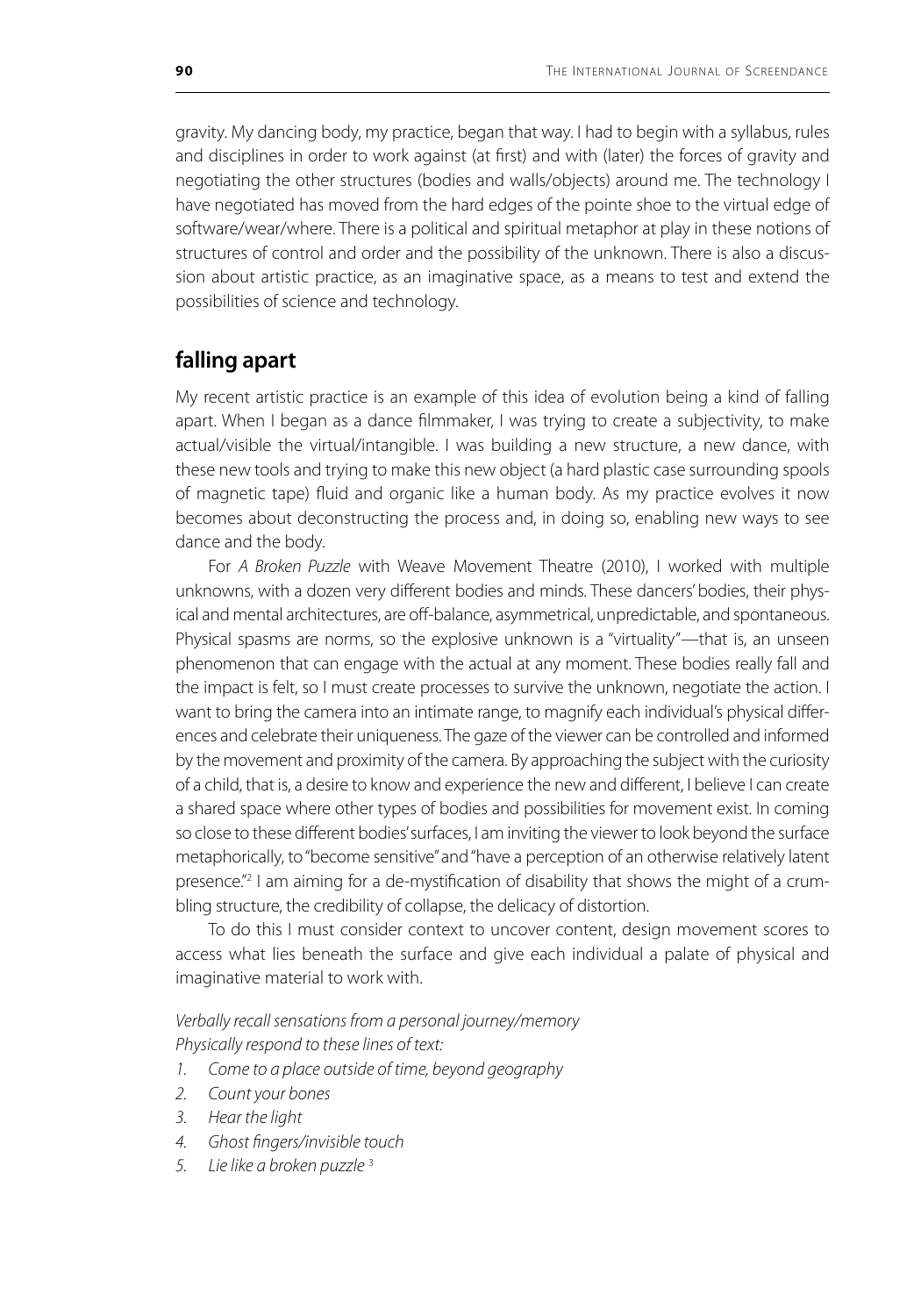To capture the footage I must create a moving structure that is undoing/revealing for the camera. Keeping the performers' subjectivity alive means giving space and duration to the possibilities of connection, privileging the process of moving between modes of seeing and being seen. We become cameras and viewers simultaneously, actively engaged in constructing the event we are inside. It is a tiny shift in perception rather than action that determines whether we are a participant in the dance or an observer in the same space.

### *Location and watching*

*Position yourself somewhere in relation to what you see, notice what you see from that angle, that proximity, notice what is in the background, what frame are you looking through, notice the quality of the light, the texture of the surface you are connected to, the temperature, the sounds . . . keep shifting your focus from the close up to the distance . . . move between watching and becoming part of what you are watching . . .* <sup>4</sup>

. . . so our edges become blurred and viscous and our attention is alive and real . . . the possibilities, the virtualities, falling into one another's surfaces, each becoming actual through the process of another's perception.

In the editing of the dance film, alone in the edit suite, it is my point of view that is privileged, but I want to imbue fluidity into what will be a fixed architecture, in some way to continue to relinquish control, insert chaos into the order. So I create a soundtrack from the cutting up and distorting of their voices and body sounds. I will assemble the visual architecture on this virtual blueprint; create a form that reconfigures gravity and narrative; build a structure that is always falling, is on the edge of collapse, and exists in a different plane.

Slowing, reversing, cutting and repeating words and sounds—occasionally a whole sentence to lead us down a corridor, to put walls around the pathway.

*pause . . . approach, depart . . . diesel, half awake, shhh, a touch . . . two, and, dark, splash, I saw the sea reflected in my grandmother's eyes . . . I taste the smell of forgotten passengers, vibrating rattles my spine, my hand, refreshingly minty* <sup>5</sup>

## **And this construct becomes a metaphor for "difference". . .**

Being continually made, cut free from temporality, surfaces are felt and merging into each other . . . so "the subjective is not originated in an individual, rather it is produced through the transitory assemblages of a vast array of impersonal forces."6

And the viewers can become aware of being watched, to be within the action as they make sense of where they are at each moment. The complete form is not visible, the bodies are strange, the stories are personal and fragmented . . . the viewer is inside someone else's head, watching, falling . . . the only constant is perpetual change.

Our bodies are continually metamorphosing. The skeleton is alive and changing, renewing itself in less than two years, the skin renews itself every month.<sup>7</sup> Our actualities are in motion. In their flux, all our surfaces are virtually the same.